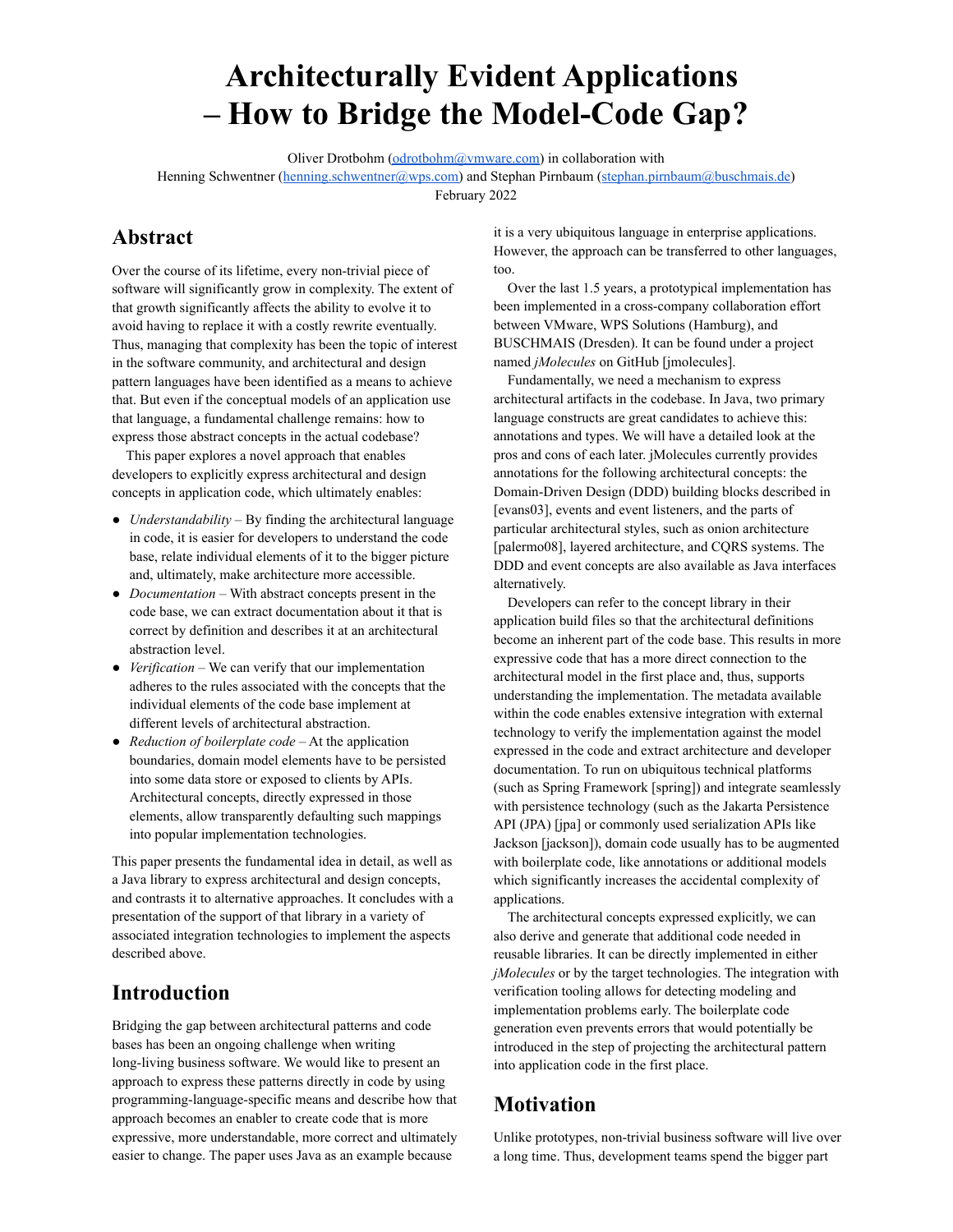of their development work *changing* the software to accommodate changing requirements. This means that evolvability of software is crucial, and a prerequisite of that is that it is easy for developers to understand the system and its code. Both software architecture and design techniques play a key role in implementing these requirements.

Pattern languages, such as the Domain-Driven Design building blocks, have been established to describe concepts and rules assigned to those to manage complexity. While these patterns have been in successful use for a while, a fundamental challenge exists in the gap between the architectural design and the actual implementation code. A gap that causes challenges when developers need to modify the software.

The individual architectural concepts cannot be immediately found in the code base, especially if the logical concept is reflected in multiple source code artifacts. For example, a DDD *Aggregate* usually consists of a root entity type (plus 0 to n other entities and value objects) and a corresponding repository interface. Thus, solely looking at the root entity type does not let the developer know whether it is an aggregate root or not, making it difficult to distinguish important model elements from supportive ones.

Implicitly scattering architectural concepts around the codebase introduces the risk of the implementation not following the rules implied by the concepts, which can cause significant complexity and effort if detected too late. Traditionally, developers have resorted to either naming conventions or references to platform-specific elements in the code base in combination with custom extension and configuration of architecture verification tooling to mitigate that risk. This comes at the expense of significant extra work, which often causes those verification approaches not to be applied for short-term convenience.

### **Related Work**

Using pattern languages in software architecture and the influence of that on the maintainability of systems has been extensively discussed in [lilienthal17]. Lilienthal identifies the use of modularity, hierarchization, and patterns as variants of *chunking*, a concept established in cognitive psychology to help the brain deal with complexity, in turn described in detail in [hermans21].

The model-code gap was first discussed in detail in [fairbanks12, p. 169ff]. Fairbanks hints at the fact that architectural models primarily consist of *intensional* model elements (see [eden-kazman] for details), which are particularly hard to transfer into code. In contrast to *extensional* elements, to which source code elements can easily correspond (a logical purchase order module being represented by a build unit named *purchase order*), intensional ones, such as the DDD building blocks pattern language, require implementation conformance to the rules implied by the concepts. This has been traditionally achieved by using naming conventions accommodated by tooling that developers had to customize themselves to the conventions used.

A prepared architectural vocabulary as proposed in this paper applicable to the codebase lets tooling integration be prepared and used by application developers without additional effort and, thus, reduces the cognitive load imposed on them.

#### **ArchJava**

In [archjava], Jonathan Aldrich describes a language extension to express the architectural concept of a component within Java. It would need a dedicated compiler or a pre-compilation step for the original Java compiler to work, as well as explicit support in IDEs, such as IntelliJ IDEA, Eclipse and VS Code. This presents a significant obstacle in widespread adoption and is likely one reason the approach never really gained significant traction.

*jMolecules* avoids those challenges by using the Java language as is and, instead, adds the semantic elements by using existing language means, such as annotations, types, and generics.

#### **Model-Driven Architecture**

In the early 2000s, Model-Driven Architecture MDA [mda] has tried to connect architectural descriptions and implementation. It was driven by the Object Management Group (OMG) and centered around UML and dedicated tooling to transform models into executable code. Just as ArchJava, it is not widely applied these days as it doesn't align well with developer's everyday workflows.

#### **Stereotype Annotations in Spring Framework**

Architectural stereotypization of application code has also been the subject of the annotation-based component model of Spring Framework [spring]. The generic *@Component* annotation is extended by (for example) *@Controller*, @Service, and *@Repository*. Those annotations serve a descriptive purpose but also act as anchors to apply technical functionality to the classes to which they are applied. For example, classes annotated with *@Repository* are subject to Spring's exception translation, which converts persistence technology-specific exceptions into Spring's common *DataAccessException* type hierarchy and, thus, lets client code abstract from the technical detail of the persistence technology used.

The downside of that approach is that using these annotations effectively creates a dependency on Spring Framework. While annotations constitute a very weak kind of dependency (they are not even required during the compilation of code that uses them), it might be desirable to avoid it in the first place, especially in domain code. Also, the set of annotations available is completely driven by the framework's needs and does not aspire to cover architectural pattern languages in their entirety.

### **Design**

We will showcase the effect of working with architecturally evident code based on an example in the e-commerce domain. We model an *Order* DDD *Aggregate Root*. It consists of *LineItem Entities*. The *Order* refers to a *Customer* which is an *Aggregate Root* in turn. The assignment of the stereotypes of the pattern language lets us understand that the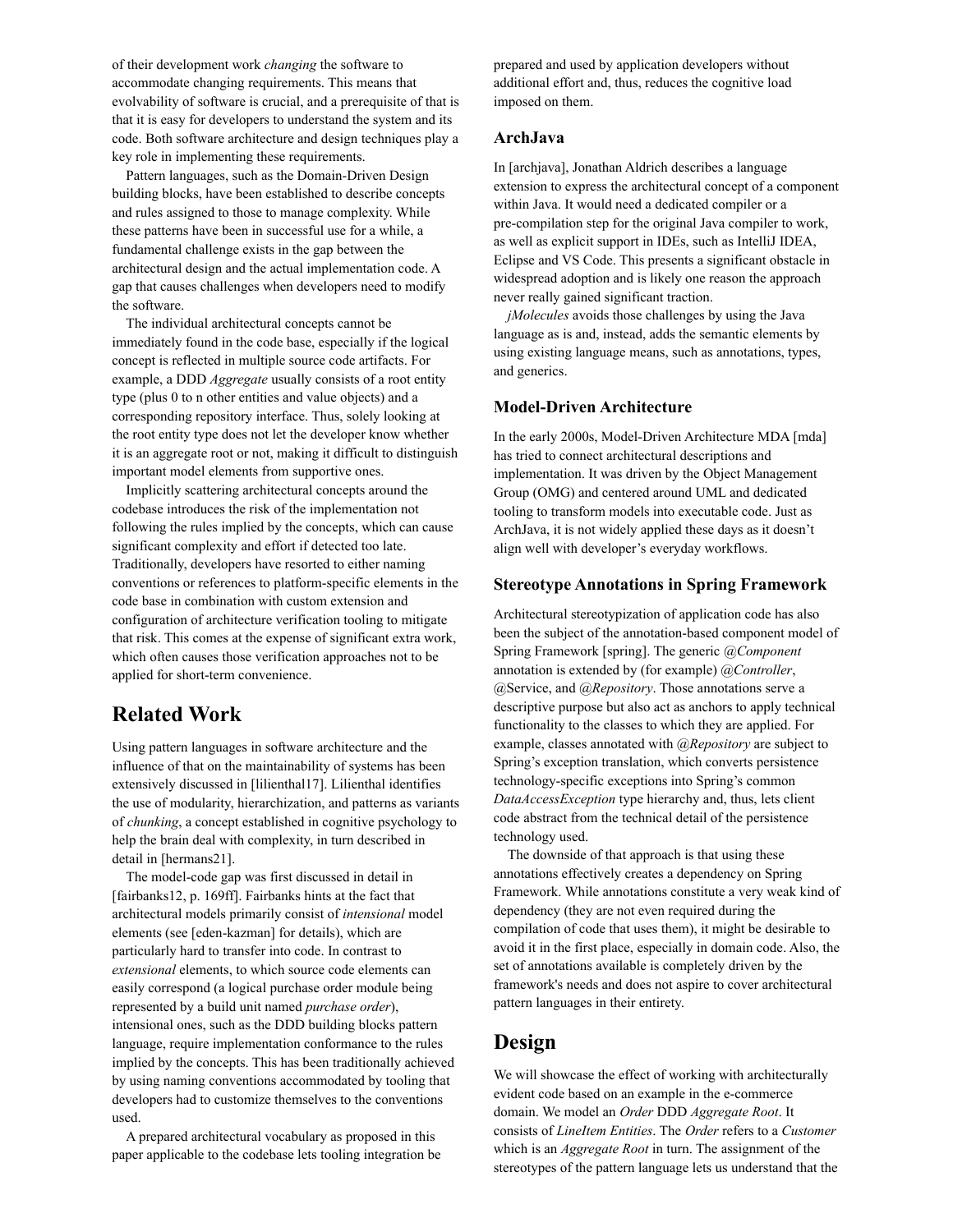*Order* applies business rules and constraints to the list of *LineItem*s.



*Fig.1 – An (invalid) Order model*

### **Expressing Architectural Patterns in Code**

*jMolecules* allows transferring the patterns expressed in the design into the code. To do that, the application developer would depend on the JARs that correspond to the architectural vocabulary they would like to use. The DDD one can be referred to as follows:

```
<dependency>
 <groupId>org.jmolecules</groupId>
 <artifactId>jmolecules-ddd</artifactId>
 <version>…</version>
/dependency>
```
*Declaring the jMolecules DDD module as a project dependency*

The referenced JAR contains both annotations and interfaces to assign DDD vocabulary to individual source code elements. The annotation-based flavor looks something like the following code:

```
/ All annotations from org.jmolecules.ddd.annotation
@AggregateRoot
class Order { … }
@Entity
class LineItem { … }
@AggregateRoot
class Customer { … }
```
*The architectural concepts via jMolecules'DDD annotations*

Alternatively, the interface-based variant allows declaring even more details about the intended relationships:

```
/ All super types from org.jmolecules.ddd.types
class Order
 implements AggregateRoot<Order, OrderId> { … }
class LineItem
  implements Entity<Order, LineItemId> { … }
class Customer
  implements AggregateRoot<Customer, CustomerId> { … }
```
*The architectural concepts by using jMolecules'DDD interfaces*

Not only do we assign stereotypes to our domain model implementation, we also declare that (for example) the *LineItem* logically belongs to the *Order* aggregate through the

first generic type parameter of *Entity*. We do not have to inspect the *Order* class to understand that. In other words, individual model elements develop some contextual gravity, so that reasoning about them becomes significantly easier as the amount of source code elements that must be understood to capture the context is reduced.

That architectural metadata can be introspected, as the *jMolecules* IntelliJ IDEA prototype shows below. It extracts the classes' roles and decorates the project overview tree accordingly. It can even provide a dedicated tree node to group model elements per stereotype.

```
\vee Figure
 \vee main
 \vee \Box java
   \vee D example.jmolecules.presentation.types
      C. Application
   \times L example implecules presentation types customer
      C Address «Entity»
      C Customer «Aggregate Root»
       C CustomerManagement «Service»
      D Customers «Repository»
    > iMolecules
   \vee D example.jmolecules.presentation.types.order
      C LineItem «Entity»
       C Order «Aggregate Root»
      D Orders «Repository»
    \times iMolecules
     \vee Aggregate roots
         C Order «Aggregate Root»
     \vee Entities
        C LineItem «Entity»
     \times Repositories
        D Orders «Repository»
```
*Fig.2 – IntelliJ IDEA using the architectural metadata present in the source code to distinguish model classes*

### **Verifying Implementation Against Architectural Definitions**

Expressing architectural concepts directly within code also lets us reason about whether the model satisfies the rules implied by the concepts expressed as stereotypes. In our particular case, according to the relationship rules described in [vernon13, p. 359ff], the reference from the *Order* to the *Customer* needs to be modeled as an identifier reference, not the fully mapped aggregate.

We can use architectural tools like ArchUnit [archunit] or jQAssistant [jqassistant] to verify the arrangement based on the additional metadata present in the code base and even the compiled bytecode. For the former, an API exists in the jMolecules Integrations artifact (*org.jmolecules.integrations: jmolecules-archunit*) that allows verifying the domain model structure by using a simple test case:

```
@AnalyzeClasses(packagesOf = …)
class ArchVerificationTests {
 @ArchTest
 void verifyModel(JavaClasses classes) {
    JMoleculesDddRules.all().check(classes);
 }
}
```
*The architectural concepts by using jMolecules'DDD interfaces*

When run during the build or in the IDE, this test would fail on a 1:1 implementation of the model shown in Figure 1, because that declared the relationship to the *Customer* aggregate as a to-object reference.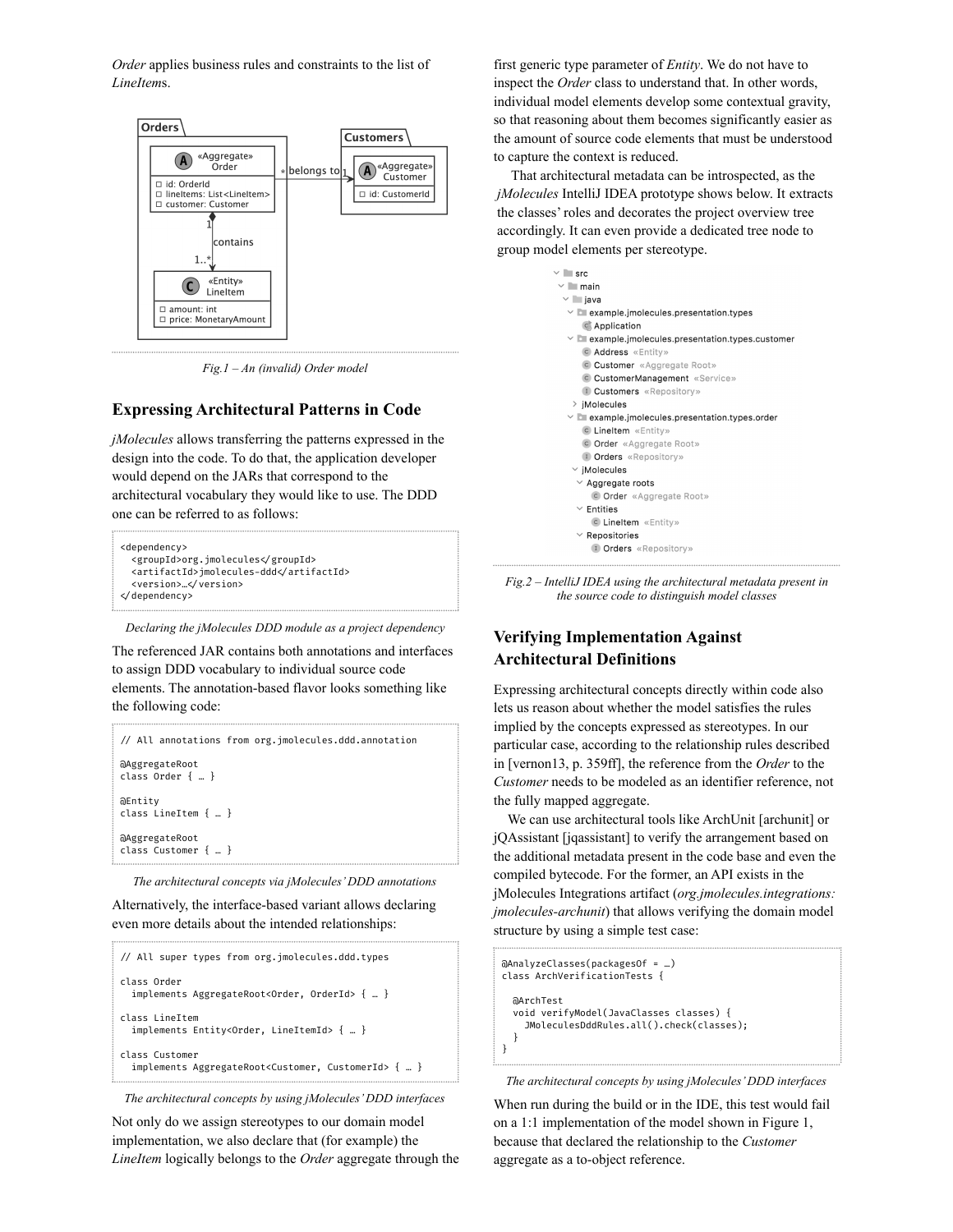### **Extracting Architecturally Relevant Documentation**

The architectural metadata present in the code lets tooling inspect it and distinguish source code artifacts that represent architecturally relevant concepts from ones that are implementation details and, thus, lift that kind of encapsulation into documentation artifacts. Figure 3 shows a UML component diagram derived from the codebase that uses *jMolecules' @Module* annotation to describe three logical modules.



#### *Fig.3 – A UML component diagram derived from the architectural metadata present in the code base*

The documentation integration can now further inspect the code contained in these modules, analyze their dependencies, and detect different characteristics of the modules' relationships: *uses* describes a simple type dependency, *depends on* describes a component dependency required at bootstrap time (effectively implemented as Spring bean reference), and *listens to* describes a dependency established by the presence of an event listener interested in an event published by the module depended on.

Starting with this, a next step would be to investigate the interesting aspects of each individual module: Which publicly available application components do they expose? What events do the modules emit and consume? What are the primary aggregate roots to look at to understand the module's internal working?

| Base package         | $\cdots$                                                                                                                                                                                                                                                   |
|----------------------|------------------------------------------------------------------------------------------------------------------------------------------------------------------------------------------------------------------------------------------------------------|
| Spring<br>components | Services<br>· d.o.e.d.m.o.DefaultOrderManagement implementing<br>d.o.e.d.m.o.OrderManagement<br>Repositories<br>. d.o.e.d.m.o.OrderRepository<br><b>Fvent listeners</b><br>· d.o.e.d.m.o.EmailSender listening to:<br>o d.o.e.d.m.o.OrderCompleted (async) |
| Aggregate<br>roots   | · d.o.e.d.m.o.Order                                                                                                                                                                                                                                        |
| Published<br>events  | · d.o.e.d.m.o.OrderCompleted created by:<br>o d.o.e.d.m.o.Order.complete()                                                                                                                                                                                 |

*Fig.4 – A Module Canvas generated from the architectural metadata present in the code base*

Because of the architectural roles assigned to the source code elements, the documentation integration can detect all of this and create a so called Module Canvas (referring to the Bounded Context Canvas [bccanvas]), a textual representation of the module's provided and required interface. Given that the architectural metadata is an intrinsic part of the source code, the documentation generated is correct by definition. We have seen how the presence of architectural metadata in the codebase can help to create useful documentation situated at levels three and four of Simon Brown's C4 model [c4].

### **Reducing boilerplate code**

In applications written the traditional way, architectural concepts, such as *Aggregate Root*s, are present in the code – but not explicitly. They manifest in the form of a particular application of technology, such as persistence frameworks. Assume the example model will be persisted by using JPA. The *Order* class would be as follows:

#### @Entity @NoArgsConstructor(force = true) @EqualsAndHashcode(of = "id") @Table(name = "SAMPLE\_ORDER") class Order { private final @EmbeddedId OrderId id; @OneToMany( cascade = CascadeType.ALL, orphanRemoval = true) private List<LineItem> lineItems; private CustomerId customerId; Order(Customer customer) { this.id = OrderId.of(UUID.randomUUID()); this.customerId = customer.getId(); } @Value @RequiredArgsConstructor(staticName = "of") @NoArgsConstructor(force = true) static class OrderId implements Serializable { private static final long serialVersionUID = …; private final UUID orderId; } }

#### *A traditionally implemented Order aggregate persisted with JPA*

In this example, we use Lombok [lombok] to eliminate the boilerplate code needed to implement the *equals(…)* and *hashCode()* methods suitable for entities. The need for a no-argument constructor and the identifier having to implement *Serializable* is implied by JPA. It pollutes the domain code with technical details, hindering both the understandability and the evolvability of the codebase. Also, most of the JPA-specific annotations found here are actually an expression of the class' aggregate nature.

By using the *jMolecules* abstractions, this code can be decluttered to describe the architectural concepts of the class explicitly:

```
@Table(name = "SAMPLE_ORDER")
class Order implements AggregateRoot<Order, OrderId> {
  private final OrderId id;
 private List<LineItem> lineItems;
 private Association<Customer, CustomerId> customer;
 Order(Customer customer) {
    this.id = OrderId.of(UUID.randomUUID());
    this.customer = Association.forAggregate(customer);
```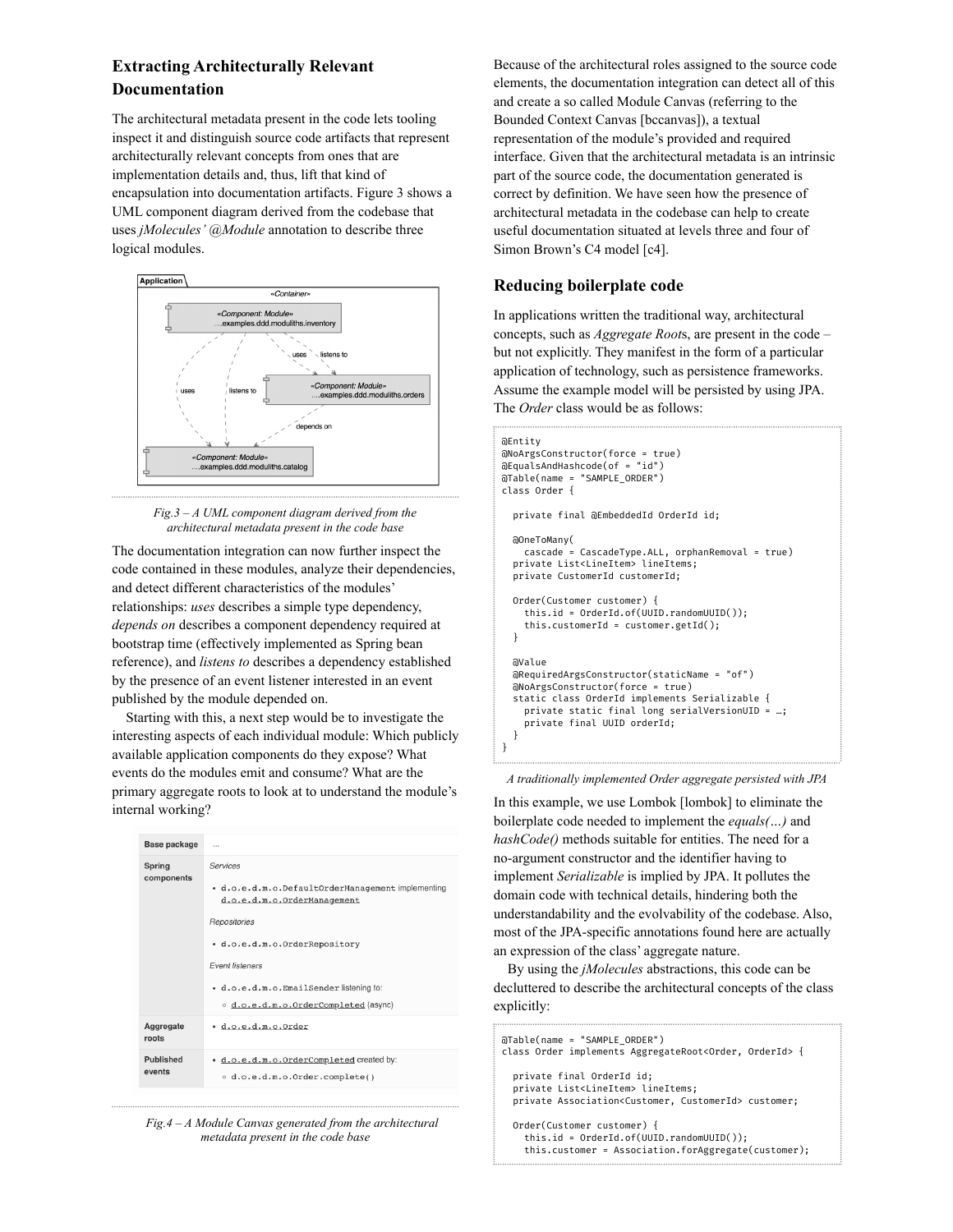```
}
 @Value(staticConstructor = "of")
 static class OrderId implements Identifier {
   private final UUID orderId;
 }
}
```
*An Order implementation using jMolecules interfaces*

*Order* now implements *AggregateRoot*, which lets us derive the required implementations of *equals(…)* and *hashCode()*, as well as the default constructors. The relationship to the *Customer* is modeled by using the *Association* type and needs a custom JPA *AttributeConverter* to be registered to persist properly. *OrderId* has become an *Identifier*, and we know we would have to map it by using *@EmbeddableId* and let it implement *Serializable*. We can detect that *LineItem* is an *Entity* belonging to *Order* and default its mapping to *@OneToMany(…)* with full cascading and orphan removal. The only JPA-specific element still left is the *@Table* annotation, because we need to customize that as *Order* is a reserved name in SQL. This shows that we moved from scattering the domain class with verbose technical detail describing the default mappings to only having to declare necessary deviations from those defaults.

All these implementation details can be added to the code by generating the necessary annotations and boilerplate code via a *ByteBuddy* [bytebuddy] plugin that is plugged into the compilation step of the project build.

| <plugin><br/><groupid>net.bytebuddy</groupid><br/><artifactid>byte-buddy-maven-plugin</artifactid><br/><version></version></plugin>                                                 |
|-------------------------------------------------------------------------------------------------------------------------------------------------------------------------------------|
| <executions></executions>                                                                                                                                                           |
| <execution></execution>                                                                                                                                                             |
| <goals></goals>                                                                                                                                                                     |
| <goal>transform</goal>                                                                                                                                                              |
| $\sqrt{g}$ oals>                                                                                                                                                                    |
| $\checkmark$ execution>                                                                                                                                                             |
| $\checkmark$ executions>                                                                                                                                                            |
| <dependencies></dependencies>                                                                                                                                                       |
| <dependency></dependency>                                                                                                                                                           |
| <groupid>org.jmolecules.integrations</groupid><br><artifactid>jmolecules-bytebuddy</artifactid><br><version></version><br>$\triangleleft$ dependency><br>√dependencies><br>√plugin> |

|  |  | An Order implementation that uses jMolecules interfaces |  |  |  |  |
|--|--|---------------------------------------------------------|--|--|--|--|
|--|--|---------------------------------------------------------|--|--|--|--|

The integration into the compilation turns the *Order* class shown above into a type persistable by JPA as is. The plugin inspects the project's classpath to decide which technical integrations to apply and has the necessary projection steps encoded in its implementation. This results in domain code that is less cluttered with technical details and architectural patterns that are explicitly assigned.

# **Future Work**

While *jMolecules* is already covering a broad set of architectural concepts, there are a few areas of potential further experimentation. The architectural vocabulary can be extended further to include other high-level pattern languages. Also, using the metadata during runtime could be interesting to fuel (for example) observability tools with logical module interaction (tracing) and gathering metrics

about event publication and other concerns. Another idea is porting the approach into different programming languages. Initial drafts for that exist for .NET and PHP (see [xmolecules]), but the broad catalog of technology integration already existing for Java is currently missing.

# **Evaluation and Conclusion**

In this paper, we have shown a novel approach to expressing architectural patterns in source code and, thus enabling developers to narrow the gap between an architectural design and the code that implements it. Its fundamental simplicity is its greatest strength: By using existing programminglanguage-specific means, the entry barrier to apply the technique in the developers' everyday work is very low. The code keeps working as is but benefits from optional integration into IDEs and the build system. The source code becomes more expressive and enables tooling to extract significant parts from it to process it into higher-level documentation that supports understandability of the software system. Also, less boilerplate code is needed to map the source code onto particular integration technologies and frameworks, as the expression of the architectural concepts lets the mapping be encoded in code generators and applied automatically at build time. The latter might be considered a drawback as it introduces a level of indirection between the source code in the IDE and what is executed. That's why the boilerplate code generation is optional integration available to those who are willing to buy into the tradeoff.

*jMolecules* allows writing code better suited for long-term maintenance and, thus, avoiding software degradation that usually eventually results in costly rewrites.

# **References**

[jmolecules] jMolecules – <https://www.jmolecules.org> [evans03] E. Evans, *Domain-Driven Design: Tackling Complexity in the Heart of Software*, Addison Wesley, 2003. [palermo08] J. Palermo, Onion Architecture – Part I, website, 2008. [https://jeffreypalermo.com/2008/07/the-onion-architecture](https://jeffreypalermo.com/2008/07/the-onion-architecture-part-1) [-part-1](https://jeffreypalermo.com/2008/07/the-onion-architecture-part-1) [jpa] Jakarta Persistence API – [https://en.wikipedia.org/wiki/Jakarta\\_Persistence](https://en.wikipedia.org/wiki/Jakarta_Persistence) [jackson] Jackson (Java JSON library) – <https://github.com/FasterXML/jackson> [lilienthal17] C. Lilienthal, *Sustainable Software Architecture - Analyze and Reduce Technical Debt*, 2nd ed. dpunkt Verlag, 2017. [hermans21] F. Hermans, *The Programmer's Brain – What every programmer needs to know about cognition*, 1st ed. Manning, 2021. [fairbanks12] G. Fairbanks, *Just Enough Software*

*Architecture - A Risk-Driven Approach*. Marshall & Brainerd, 2012. [eden-kazman03] A. H. Eden and R. Kazman, *Architecture,*

*Design, Implementation*, International Conference on Software Engineering, 2003.